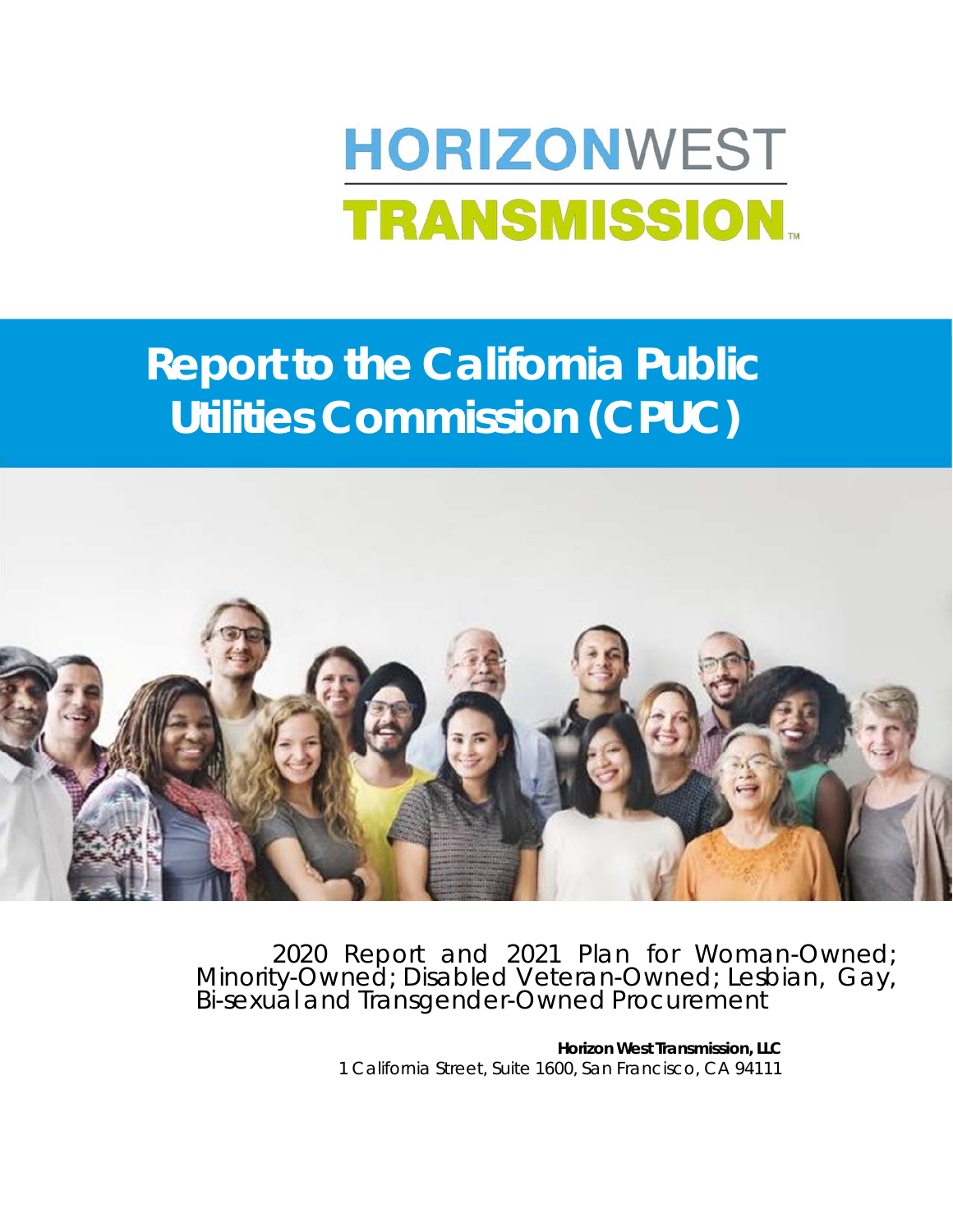### **Table of Contents**

| 9.1.1  |                                                                         |  |  |  |  |  |  |  |
|--------|-------------------------------------------------------------------------|--|--|--|--|--|--|--|
|        |                                                                         |  |  |  |  |  |  |  |
|        |                                                                         |  |  |  |  |  |  |  |
|        |                                                                         |  |  |  |  |  |  |  |
| 9.1.2  |                                                                         |  |  |  |  |  |  |  |
|        |                                                                         |  |  |  |  |  |  |  |
| 9.1.3  |                                                                         |  |  |  |  |  |  |  |
| 9.1.4  |                                                                         |  |  |  |  |  |  |  |
| 9.1.5  | Summary of Prime Contractor Utilization of WMDVLGBTBE Subcontractors 13 |  |  |  |  |  |  |  |
| 9.1.6  |                                                                         |  |  |  |  |  |  |  |
| 9.1.7  |                                                                         |  |  |  |  |  |  |  |
|        |                                                                         |  |  |  |  |  |  |  |
|        |                                                                         |  |  |  |  |  |  |  |
|        |                                                                         |  |  |  |  |  |  |  |
| 10.1.1 |                                                                         |  |  |  |  |  |  |  |
|        |                                                                         |  |  |  |  |  |  |  |
|        |                                                                         |  |  |  |  |  |  |  |
|        |                                                                         |  |  |  |  |  |  |  |
|        |                                                                         |  |  |  |  |  |  |  |

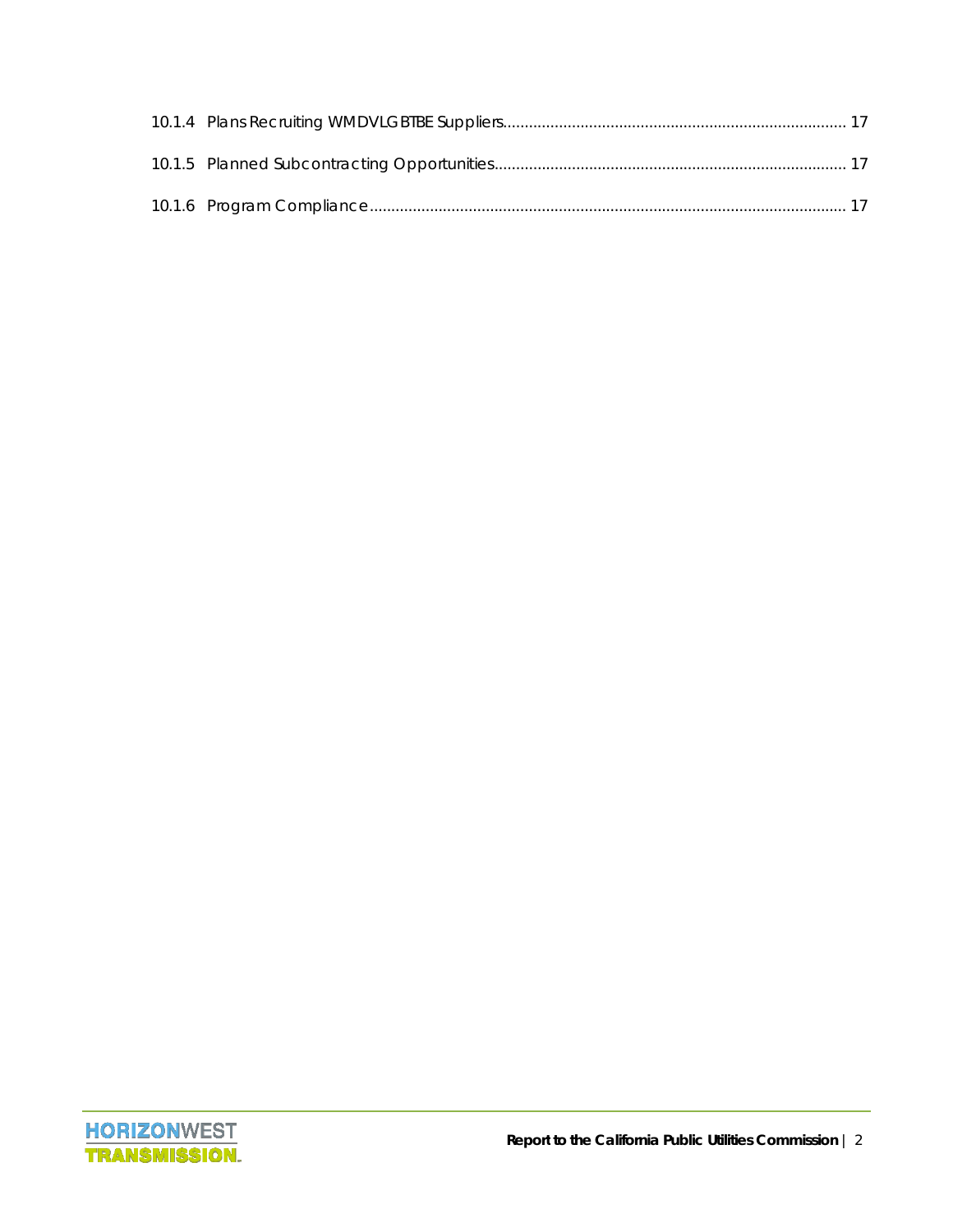# Executive Summary

In 2018, Horizon West Transmission, LLC ("HWT") (U 222-E) obtained a certificate of public convenience and necessity for its first transmission project and thereby became certificated as an independent transmission-only California public utility. HWT's first transmission asset (the "Suncrest SVC Project") was placed in service on February 29, 2020. Suncrest SVC Project 2020 annual revenues were less than \$25 million. Thus, on its own, HWT would be exempt from the requirements of the California Public Utilities Commission ("CPUC" or "Commission") General Order No. 156 ("GO 156"). HWT is submitting this 2020 Annual Report and 2021 Annual Plan for the Utility Supplier Diversity Program based on its affiliate relationship with Trans Bay Cable LLC ("TBC"), which is an independent transmission-only California public utility that was acquired by an indirect subsidiary of HWT's parent company, NextEra Energy Transmission, LLC, in July 2019. HWT respectfully submits this 2020 Annual Report and 2021 Annual Plan as a CPUC- regulated public utility that is an affiliate of TBC.

As stated above, HWT does not meet the revenue threshold in GO 156 and thus was not subject to GO 156 until it became an affiliate of TBC in mid-2019. This 2020 Annual Report describes HWT's spend with vendors in CPUC's Supplier Clearinghouse during the period of January 1, 2020, through December 31, 2020. The 2021 Annual Plan describes the Supplier Diversity Plan that HWT will establish between January 1, 2021, through December 31, 2021. The Suncrest SVC Project will complete its first year of commercial operation in 2021. Thus, HWT will use 2021 as its baseline to determine its 2022 vendor spending goals for its Supplier Diversity Program.

Key spending with diverse groups during construction in 2020:

- **Total Spend**  The total for WMDVLGBTBE (as later defined) spend was \$4,416,704.69 in 2020.
- **Legal Services**  Approximately \$175,815.60 was spent on traditionally underrepresented employees at majority-owned law firms.

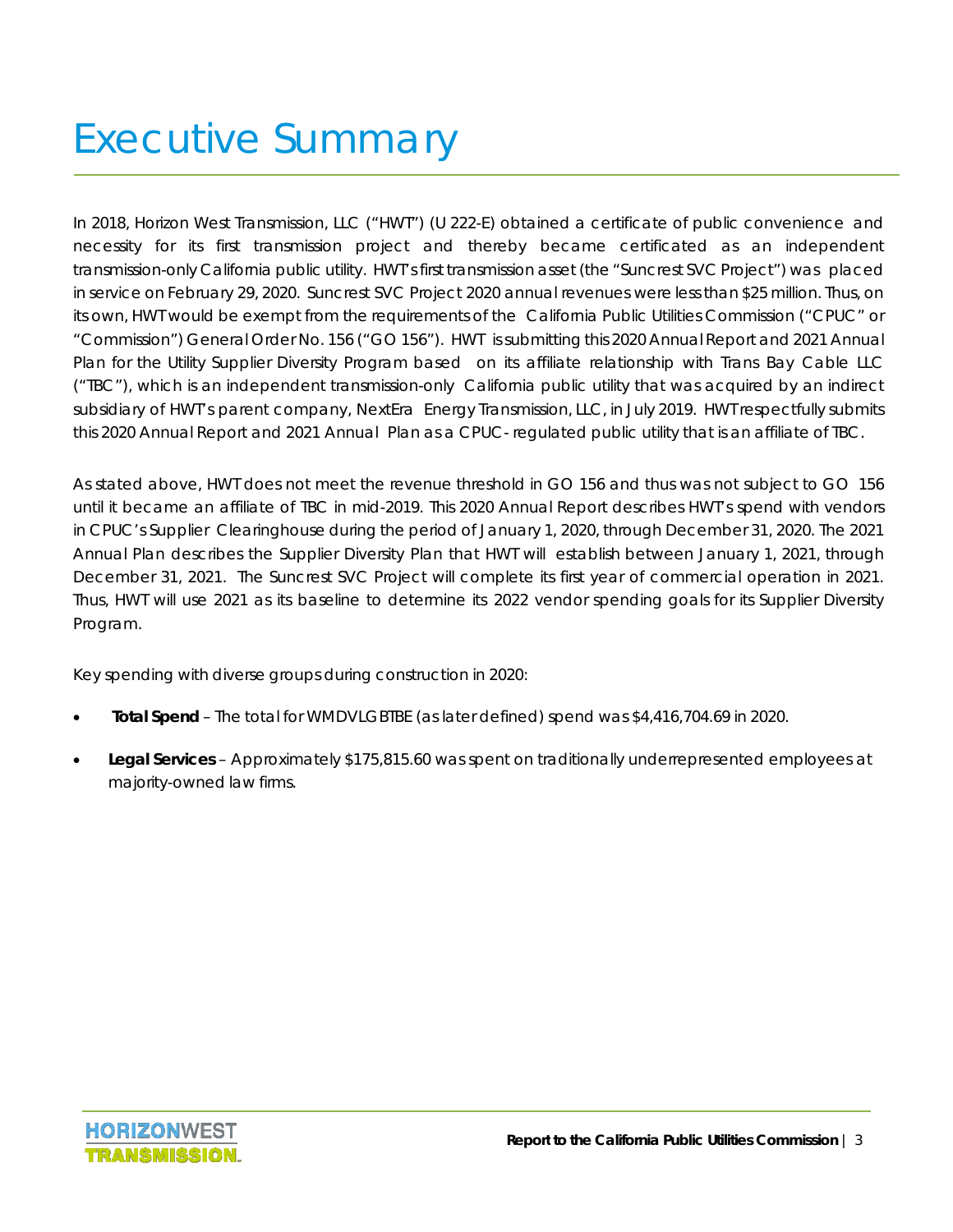# Introduction

In 2018, HWT became an independent transmission-only California public utility. HWT does not have any employees; rather, its affiliates provide support to operate and maintain the utility, pursuant to approval issued by the Commission in D.18-09-030. Its first transmission asset, the Suncrest SVC Project, is a new +300/-100 Megavar static var compensator ("SVC") and associated one mile 230 kV single circuit underground transmission line that connects the SVC to the 230 kV bus at San Diego Gas & Electric's Suncrest Substation in Alpine, San Diego County.

The Suncrest SVC Project was placed in-service on February 29, 2020. HWT's annual revenue for 2020 was less than \$25 million. Thus, on its own, HWT would be exempt from GO 156. However, HWT is submitting this 2020 Annual Report and 2021 Annual Plan based on its affiliate relationship with TBC, which was acquired by an indirect subsidiary of HWT's parent company, NextEra Energy Transmission, LLC, in July 2019.

As noted above, HWT on its own does not meet the revenue threshold in GO 156 and was not subject to GO 156 until it became an affiliate of TBC in mid-2019. HWT therefore was not required to develop or file a plan for 2019. This 2020 Annual Report describes HWT's spend with vendors in the CPUC's Supplier Clearinghouse during the period of January 1, 2020, through December 31, 2020 while the Suncrest SVC Project was in the final stages of being constructed and after going into service on February 29, 2020. The 2021 Annual Plan describes the Supplier Diversity Plan that HWT will establish between January 1, 2021, through December 31, 2021. The Suncrest SVC Project will have its first full year of commercial operation in 2021. Thus, similar to TBC in 2011, HWT will use 2021 as its baseline to determine its vendor spending goals for its Supplier Diversity Program.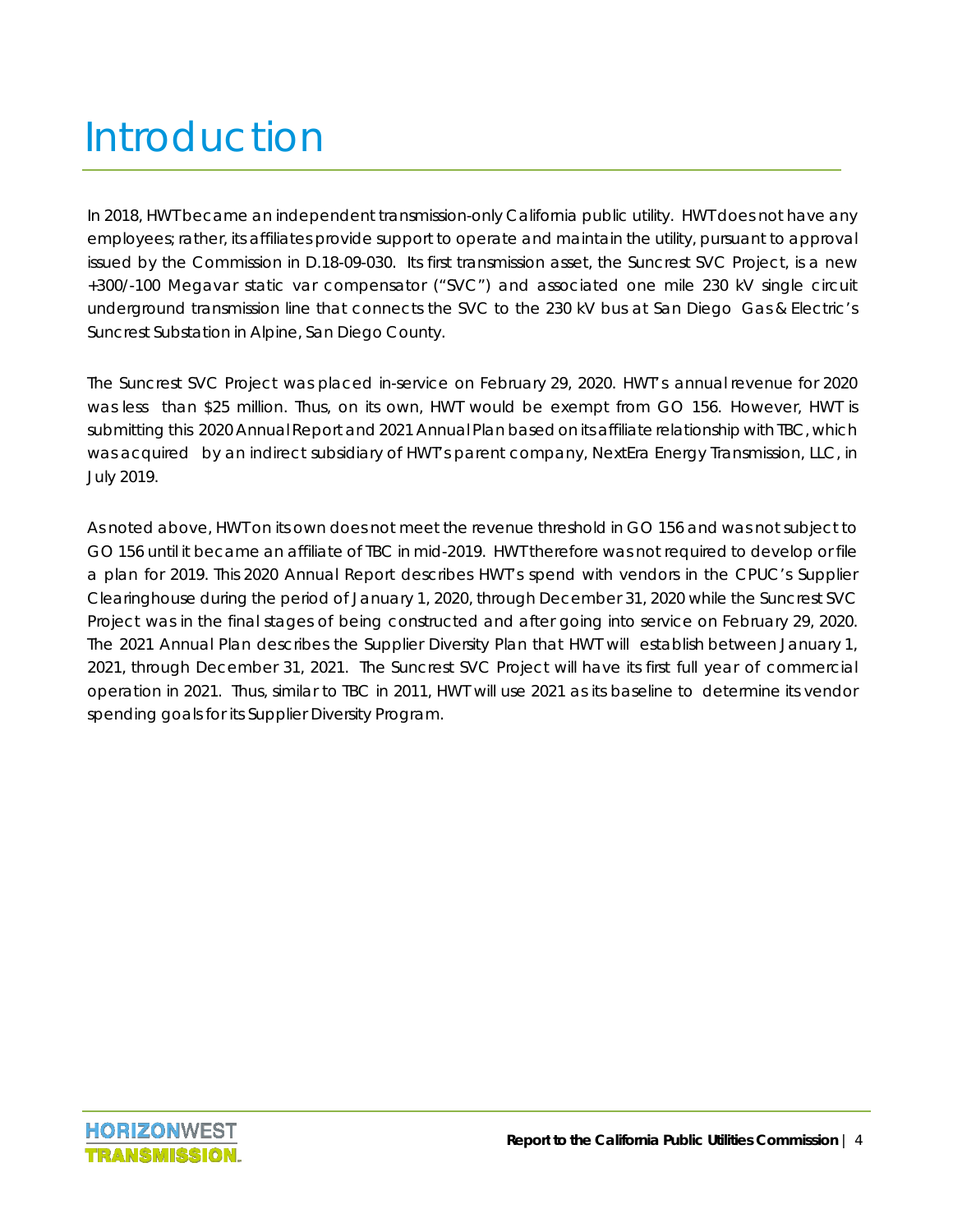# 2020 Annual Report

#### **9.1.1** Internal & External Activities

| Horizon West Transmission, LLC                                                 | 2020 Report | $G.O.$ #156 Sec. 9.1.1 |  |  |  |  |
|--------------------------------------------------------------------------------|-------------|------------------------|--|--|--|--|
| Description of WMDVLGBTBE Program Activities During the Previous Calendar Year |             |                        |  |  |  |  |

#### Internal Activities

As stated above, HWT on its own does not meet the revenue threshold in GO 156 and thus was not subject to GO 156 until it became an affiliate of TBC in mid-2019. As outlined in the 2020 Annual Plan, HWT has coordinated with its affiliates that provide Legal, Engineering & Construction, Internal Supply Chain, and Operations services to HWT pursuant to arms-length affiliate service agreements, to develop a Supplier Diversity Program for HWT. HWT does not have any employees, and the Suncrest SVC Project is operated and maintained by HWT's affiliates. In 2020, HWT provided Supplier Diversity training to affiliate employees that procure equipment and services on HWT's behalf.

#### External Activities

As outlined in the 2020 Annual Plan, a Supplier Diversity Program was developed for HWT, a newly formed utility in California. HWT's Annual Plan includes external activities regarding GO 156 and coordination with HWT's affiliate, TBC, in an effort to (i) continue developing HWT's Supplier Diversity Program, (ii) better refining its understanding GO 156 requirements and best practices, and (iii) increasing vendor opportunities.

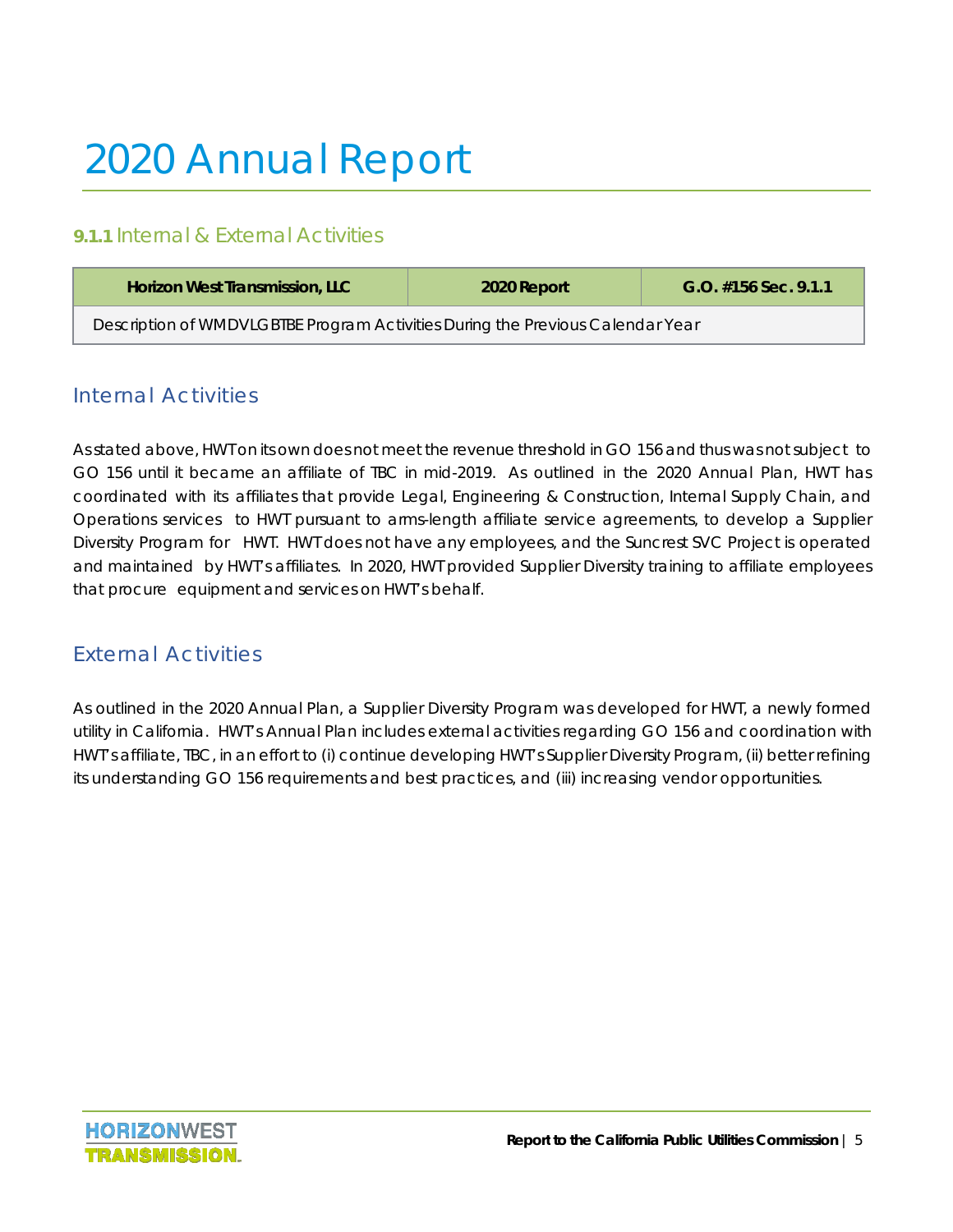| <b>Horizon West Transmission, LLC</b>         | 2020 Report | $G.O.$ #156 Sec. 9.1.2 |
|-----------------------------------------------|-------------|------------------------|
| <b>WMDVLGBTBE Annual Results by Ethnicity</b> |             |                        |

### **2020 Report**

|                                                                            |                                      | Direct \$      | Sub \$          | Total \$       | %              |
|----------------------------------------------------------------------------|--------------------------------------|----------------|-----------------|----------------|----------------|
|                                                                            | Asian-Pacific                        |                |                 |                | $\overline{a}$ |
|                                                                            | African-<br>American                 |                |                 |                |                |
|                                                                            | Hispanic                             | \$3,684,495.26 |                 | \$3,684,495.26 | 28.83%         |
| <b>Minority Male</b>                                                       | Native<br>American                   |                |                 |                |                |
|                                                                            | Other                                |                |                 |                |                |
|                                                                            | <b>Total Minority</b><br><b>Male</b> | \$3,684,495.26 |                 | \$3,684,495.26 | 28.83%         |
|                                                                            | Asian-Pacific                        |                | $\centerdot$    |                |                |
|                                                                            | African-<br>American                 |                |                 |                |                |
|                                                                            | Hispanic                             |                |                 |                |                |
| Minority Female                                                            | <b>Native</b><br>American            |                |                 |                |                |
|                                                                            | Other                                |                |                 |                |                |
|                                                                            | <b>Total Minority</b><br>Female      |                |                 |                |                |
| <b>Total Minority Business Enterprise (MBE)</b>                            |                                      | \$3,684,495.26 |                 | \$3,684,495.26 | 28.83%         |
| Female Business Enterprise (WBE)                                           | \$89,889.57                          |                | \$89,889.57     | .71%           |                |
| Lesbian, Gay, Bisexual, Transgender<br><b>Business Enterprise (LGBTBE)</b> |                                      |                |                 |                |                |
| Service Disabled Veteran Business<br>Enterprise (DVBE)                     |                                      |                |                 |                |                |
| Other $8(a)^*$                                                             | \$642,318.86                         |                | \$642,318.86    | 5.02%          |                |
| <b>TOTAL WMDVLGBTBE</b>                                                    | \$4,416,703.69                       |                | \$4,416,703.69  | 34.56%         |                |
| <b>NET PROCUREMENT</b>                                                     |                                      |                | \$12,778,044.67 |                |                |

\* FIRMS CLASSIFIED AS 8(A) OF SMALL BUSINESS ADMINISTRATION INCLUDES NON-WMDVLGBTBE

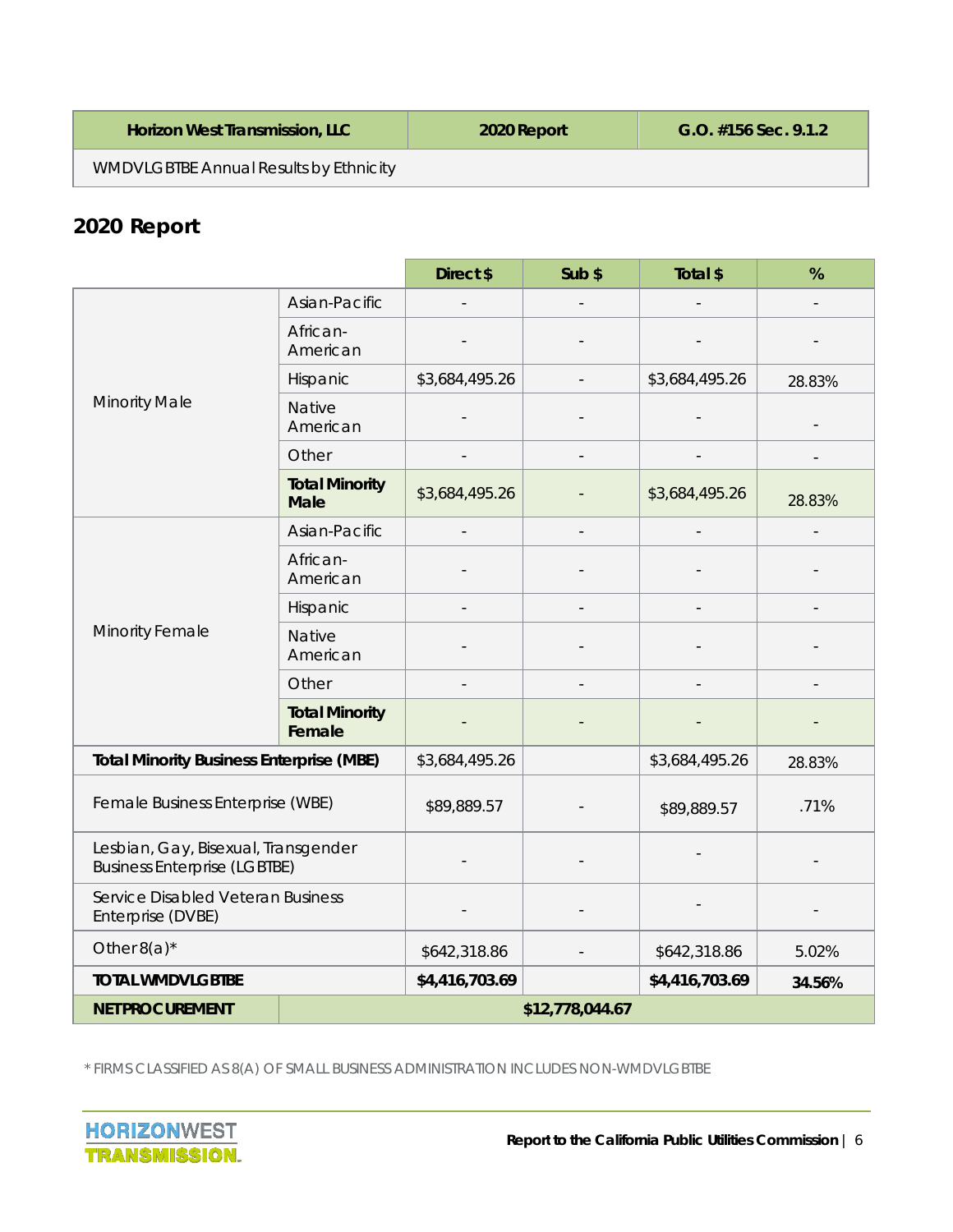### **9.1.2** Statistical Reports/Summary of Purchases

| <b>Horizon West Transmission, LLC</b>                           | 2020 Report | $G.O.$ #156 Sec. 9.1.2 |  |  |  |
|-----------------------------------------------------------------|-------------|------------------------|--|--|--|
| WMDVLGBTBE Direct Procurement by Product and Service Categories |             |                        |  |  |  |

### **2020 Report**

|                           |                           | <b>Products</b>              |                          | <b>Services</b>          |                          | <b>Total</b>   |                          |  |  |
|---------------------------|---------------------------|------------------------------|--------------------------|--------------------------|--------------------------|----------------|--------------------------|--|--|
|                           |                           | \$                           | %                        | \$                       | %                        | \$             | %                        |  |  |
|                           | Asian-<br>Pacific         |                              |                          | $\overline{\phantom{a}}$ |                          |                |                          |  |  |
|                           | African-<br>American      |                              |                          |                          |                          |                |                          |  |  |
| <b>Minority</b><br>Male   | Hispanic                  | $\overline{\phantom{a}}$     |                          | \$3,684,495.26           | 28.83%                   | \$3,684,495.26 | 28.83%                   |  |  |
|                           | <b>Native</b><br>American |                              |                          |                          |                          |                |                          |  |  |
|                           | Other                     | $\overline{\phantom{a}}$     |                          | $\overline{\phantom{a}}$ | $\overline{\phantom{a}}$ |                | $\overline{a}$           |  |  |
|                           | <b>Total</b>              | $\qquad \qquad \blacksquare$ | $\overline{\phantom{a}}$ | \$3,684,495.26           | 28.83%                   | \$3,684,495.26 | 28.83%                   |  |  |
|                           | Asian-<br>Pacific         |                              |                          |                          |                          |                |                          |  |  |
|                           | African-<br>American      |                              |                          |                          |                          |                |                          |  |  |
| <b>Minority</b><br>Female | Hispanic                  | $\overline{a}$               |                          |                          |                          |                |                          |  |  |
|                           | <b>Native</b><br>American |                              |                          |                          |                          |                |                          |  |  |
|                           | Other                     |                              |                          |                          |                          |                |                          |  |  |
|                           | Total                     |                              |                          | $\blacksquare$           | ٠                        |                | $\overline{\phantom{0}}$ |  |  |
| <b>Total MBE</b>          |                           | ٠                            | ÷,                       | \$3,684,495.26           | 28.83%                   | \$3,684,495.26 | 28.83%                   |  |  |
| <b>WBE</b>                |                           | \$521.52                     | $-.01%$                  |                          | \$89,368.05              |                | .70%                     |  |  |
| <b>LGBTBE</b>             |                           |                              |                          |                          |                          |                |                          |  |  |
| <b>DVBE</b>               |                           |                              | $\overline{\phantom{a}}$ |                          |                          |                | $\overline{\phantom{a}}$ |  |  |
| Other $8(a)^*$            |                           | \$5,147.64                   | .04%                     | \$637.171.22             | $\overline{\phantom{a}}$ | \$642,318.86   | 5.03%                    |  |  |
| <b>Total WMDVLGBTBE</b>   |                           | \$5,669.16                   | .04%                     | \$4,411,034.53           | 34.52%                   | \$4,416,703.69 | 34.56%                   |  |  |
| <b>TOTAL PROCUREMENT</b>  |                           | \$12,778,044.67              |                          |                          |                          |                |                          |  |  |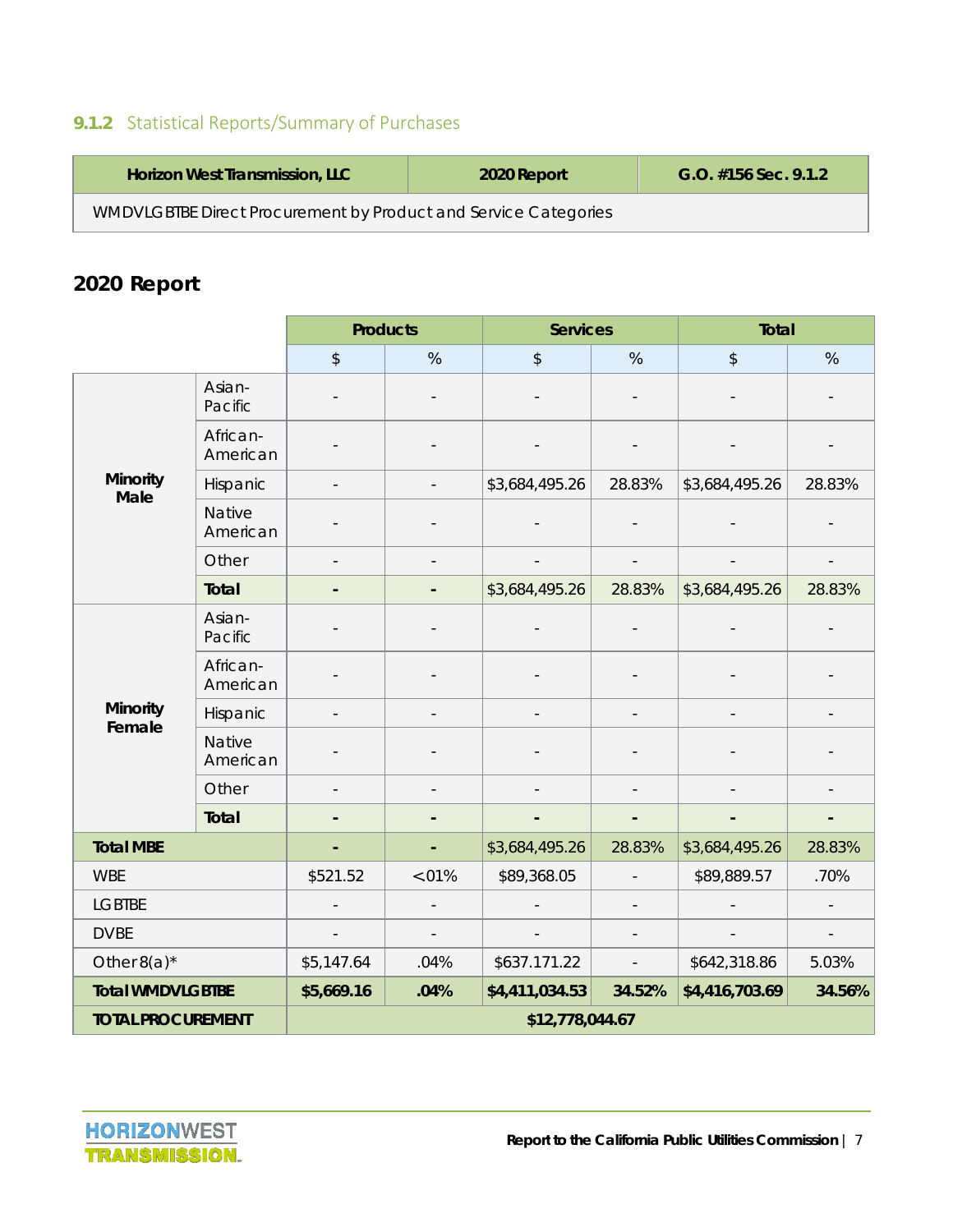| Net Procurement                        | \$12,778,044.67 |
|----------------------------------------|-----------------|
| WMDVLGBTBE Direct Products Procurement | \$5,669.16      |
| WMDVLGBTBE Direct Service Procurement  | \$4,411,034.53  |
| NET DIRECT WMDVLGBTBE PROCUREMENT      | \$4,406,703.69  |

\* FIRMS CLASSIFIED AS 8(a) OF SMALL BUSINESS ADMINISTRATION INCLUDES NON-WMDVLGBTBE

| Horizon West Transmission, LLC                                         | 2020 Report | $G.O.$ #156 Sec. 9.1.2 |  |  |  |  |
|------------------------------------------------------------------------|-------------|------------------------|--|--|--|--|
| WMDVLGBTBE Subcontractor Procurement by Product and Service Categories |             |                        |  |  |  |  |

Prior to becoming an affiliate of TBC, HWT awarded contracts to its prime contractors to construct the Suncrest SVC Project. While it is likely that HWT's prime contractors used diverse subcontractors, it was not required by HWT's contracts. However, in prospective contracts executed during the Suncrest SVC Project's operations and maintenance phase, HWT has included a provision that explicitly encourages its prime contractors to operate ethically and socially in a responsible manner and to subcontract with WMDVLGBTBEs registered with the CPUC-supervised Supplier Clearinghouse when feasible.

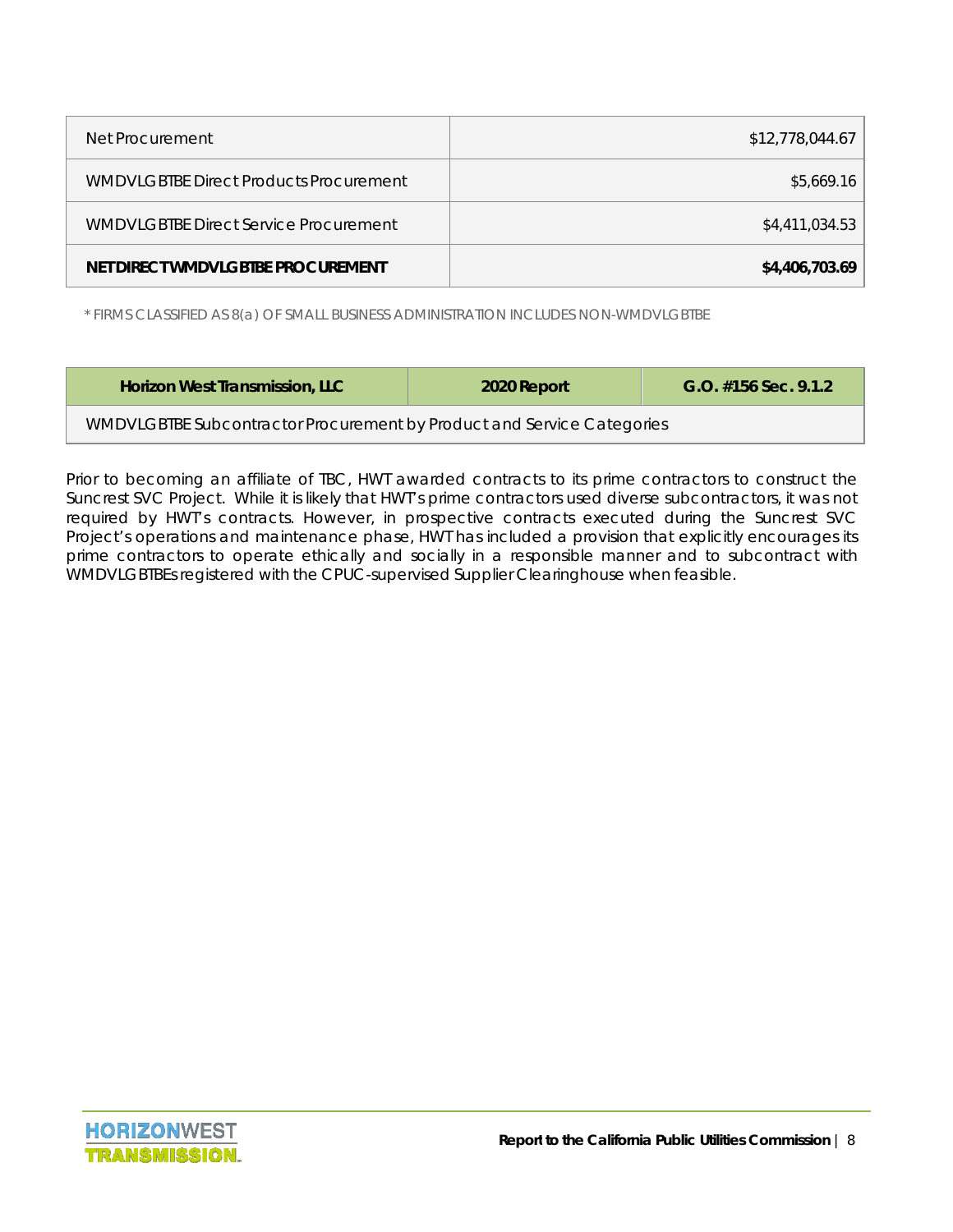| Horizon West Transmission, LLC |  |
|--------------------------------|--|
|--------------------------------|--|

#### WMDVLGBTBE Subcontractor Procurement by Standard Industrial Categories

|                                                               |                 |      | Asian<br>Pacific<br>American | African<br>American |                | <b>Hispanic American</b> |      | <b>Native</b><br>American |            |             |               |             |                    | <b>Total WMDV</b>               |
|---------------------------------------------------------------|-----------------|------|------------------------------|---------------------|----------------|--------------------------|------|---------------------------|------------|-------------|---------------|-------------|--------------------|---------------------------------|
| <b>SIC</b><br>Category                                        |                 | Male | Female Male                  | Female              | Male           | Female                   | Male | Female                    | <b>MBE</b> | <b>WBE</b>  | <b>LGBTBE</b> | <b>DVBE</b> | Other<br>$8(a)$ ** | <b>LGBTBE</b><br><b>Dollars</b> |
| 4911-Electric<br>Services                                     | S.              |      |                              |                     |                |                          |      |                           |            |             |               |             | \$62,306           | \$62,306                        |
|                                                               | %               |      |                              |                     |                |                          |      |                           |            |             |               |             | .49%               | .49%                            |
| 3661-Telephone<br>and Telegraph<br>Apparatus                  | S               |      |                              |                     |                |                          |      |                           |            | \$521.52    |               |             | \$9,485.94         | \$10,007.46                     |
| Manufacturing                                                 | %               |      |                              |                     |                |                          |      |                           |            | $< 01\%$    |               |             | .07%               | .08%                            |
| $3441 -$<br>Fabricated<br>Structural                          | $\vert S \vert$ |      |                              |                     |                |                          |      |                           |            |             |               |             | \$2,681.25         | \$2,681.25                      |
| Metal<br>Manufacturing                                        | %               |      |                              |                     |                |                          |      |                           |            |             |               |             | 0.02%              | 0.02%                           |
| 2821-Plastics<br>Material and<br>Resin                        | $\sqrt{2}$      |      |                              |                     |                |                          |      |                           |            |             |               |             | \$2,466.39         | \$2,466.39                      |
| Manufacturing                                                 | %               |      |                              |                     |                |                          |      |                           |            |             |               |             | 0.02%              | 0.02%                           |
| 8711-Engineering<br>Services                                  | $\sqrt{2}$      |      |                              |                     | \$7,730.33     |                          |      |                           |            |             |               |             |                    | \$7,730.33                      |
|                                                               | %               |      |                              |                     | .06%           |                          |      |                           |            |             |               |             |                    | .06%                            |
| 4971-Irrigation<br>Systems                                    | $\sqrt{2}$      |      |                              |                     |                |                          |      |                           |            | \$36,350    |               |             |                    | \$36,350                        |
|                                                               | %               |      |                              |                     |                |                          |      |                           |            | .28%        |               |             |                    | .28%                            |
| 6531-Real Estate<br>Agents and<br>Managers                    | $$\mathbb{S}$$  |      |                              |                     |                |                          |      |                           |            | \$53,018.05 |               |             |                    | \$53,018.05                     |
|                                                               | %               |      |                              |                     |                |                          |      |                           |            | .41%        |               |             |                    | .41%                            |
| 7389-Business<br>Services                                     | $\,$            |      |                              |                     |                |                          |      |                           |            |             |               |             | \$11,137.15        | \$11,137.15                     |
|                                                               | %               |      |                              |                     |                |                          |      |                           |            |             |               |             | .09%               | .09%                            |
| 1623-Water,<br>Sewer, Pipeline<br>and                         | \$              |      |                              |                     | \$3,676,764.93 |                          |      |                           |            |             |               |             |                    | \$3,676,764.93                  |
| Communications <sup>-</sup><br>and Power Line<br>Construction | $\frac{9}{6}$   |      |                              |                     | 28.77%         |                          |      |                           |            |             |               |             |                    | 28.77%                          |
| 8744-Facilities<br>Support Services   \$                      |                 |      |                              |                     |                |                          |      |                           |            |             |               |             | \$554,242.13       | \$554,242.13                    |
|                                                               | %               |      |                              |                     |                |                          |      |                           |            |             |               |             | 4.34%              | 4.43%                           |
|                                                               | $\sqrt{ }$      |      |                              |                     | \$3,684,495.26 |                          |      |                           |            | \$89,889.57 |               |             | \$642,318.86       | \$4,416,703.69                  |
| <b>TOTAL</b>                                                  | $\%$            |      |                              |                     | 28.83%         |                          |      |                           |            | $.70\,\%$   |               |             | 5.03%              | 34.56%                          |

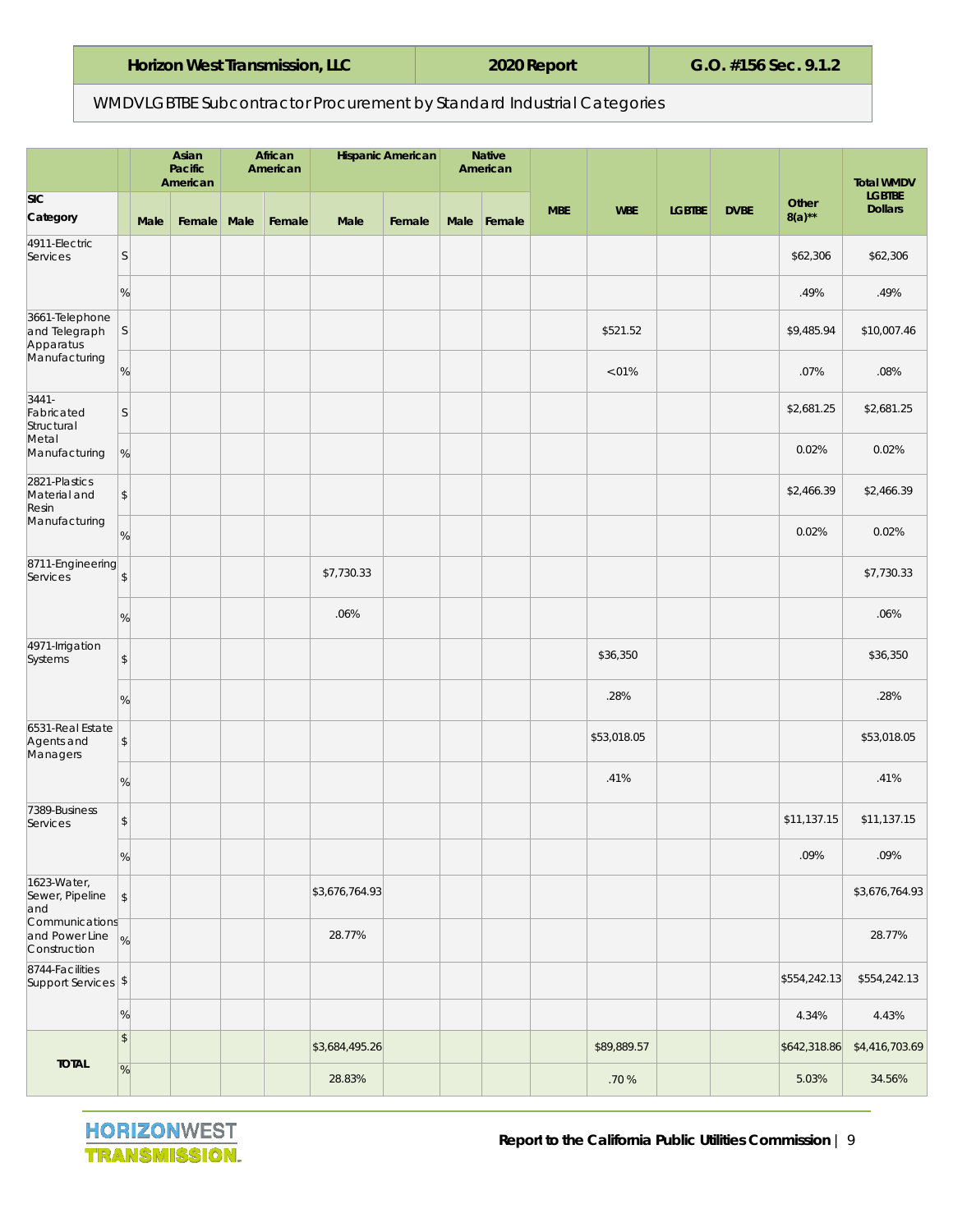| <b>WMDVLGBTBE Direct Products Procurement</b> | \$5,669.16      |
|-----------------------------------------------|-----------------|
| <b>WMDVLGBTBE Direct Service Procurement</b>  | \$4,411,034.53  |
| NET DIRECT WMDVLGBTBE PROCUREMENT             | \$4,406,703.69  |
| Net Procurement                               | \$12,778,044.67 |

\* FIRMS CLASSIFIED AS 8(a) OF SMALL BUSINESS ADMINISTRATION INCLUDES NON-WMDVLGBTBE

| Horizon West Transmission, LLC                                           | 2020 Report | $G.O.$ #156 Sec. 9.1.2 |  |  |  |
|--------------------------------------------------------------------------|-------------|------------------------|--|--|--|
| Number of WMDVLGBTBE Suppliers and Revenue Reported to the Clearinghouse |             |                        |  |  |  |

| Data on Number of Suppliers |                                |                          |                          |                          |                          |                               |                          |                          |                          |                          |                          |                          |
|-----------------------------|--------------------------------|--------------------------|--------------------------|--------------------------|--------------------------|-------------------------------|--------------------------|--------------------------|--------------------------|--------------------------|--------------------------|--------------------------|
|                             | <b>Revenue Reported to CHS</b> |                          |                          |                          |                          | Utility-Specific 2020 Summary |                          |                          |                          |                          |                          |                          |
| # WMDVLGBTBEs               | <b>MBE</b>                     | <b>WBE</b>               | <b>LGBTBE</b>            | <b>DVBE</b>              | Other<br>$8(a)^*$        | Grand<br>Total                | <b>MBE</b>               | <b>WBE</b>               | <b>LGBTBE</b>            | <b>DVBE</b>              | Other<br>$8(a)^*$        | <b>Grand Total</b>       |
| Under \$1 million           | $\overline{\phantom{a}}$       | $\overline{\phantom{a}}$ | $\overline{\phantom{a}}$ | $\overline{\phantom{a}}$ | $\overline{\phantom{a}}$ | $\overline{\phantom{a}}$      | $\mathbf{1}$             | 3                        | $\overline{\phantom{a}}$ | $\sim$                   | $\overline{7}$           | 11                       |
| Under \$5 million           | $\overline{\phantom{a}}$       | $\overline{\phantom{a}}$ | $\overline{\phantom{a}}$ | $\overline{\phantom{a}}$ | $\overline{\phantom{a}}$ | $\overline{\phantom{a}}$      | $\mathbf{1}$             | $\overline{\phantom{a}}$ | $\overline{\phantom{a}}$ | $\overline{\phantom{a}}$ | $\overline{\phantom{a}}$ | $\mathbf{1}$             |
| Under \$10<br>million       | $\overline{\phantom{a}}$       | $\overline{\phantom{a}}$ | $\overline{\phantom{a}}$ | $\overline{\phantom{a}}$ | $\overline{\phantom{a}}$ | $\overline{\phantom{a}}$      | $\overline{\phantom{a}}$ | $\overline{\phantom{a}}$ | $\overline{\phantom{a}}$ | $\overline{\phantom{a}}$ | $\overline{\phantom{a}}$ | $\overline{\phantom{a}}$ |
| Above \$10<br>million       | $\overline{\phantom{a}}$       | $\overline{\phantom{a}}$ | $\overline{\phantom{a}}$ | $\overline{\phantom{a}}$ | $\overline{\phantom{a}}$ | $\overline{\phantom{a}}$      | $\overline{\phantom{a}}$ | $\overline{\phantom{a}}$ | $\overline{\phantom{a}}$ | $\overline{\phantom{a}}$ | $\overline{\phantom{a}}$ | $\overline{\phantom{a}}$ |
| <b>TOTAL</b>                | $\blacksquare$                 | $\blacksquare$           | $\overline{\phantom{a}}$ | $\overline{\phantom{a}}$ | $\overline{\phantom{a}}$ | $\blacksquare$                | $\overline{2}$           | 3                        | $\overline{\phantom{a}}$ | $\blacksquare$           | $\overline{7}$           | 12                       |

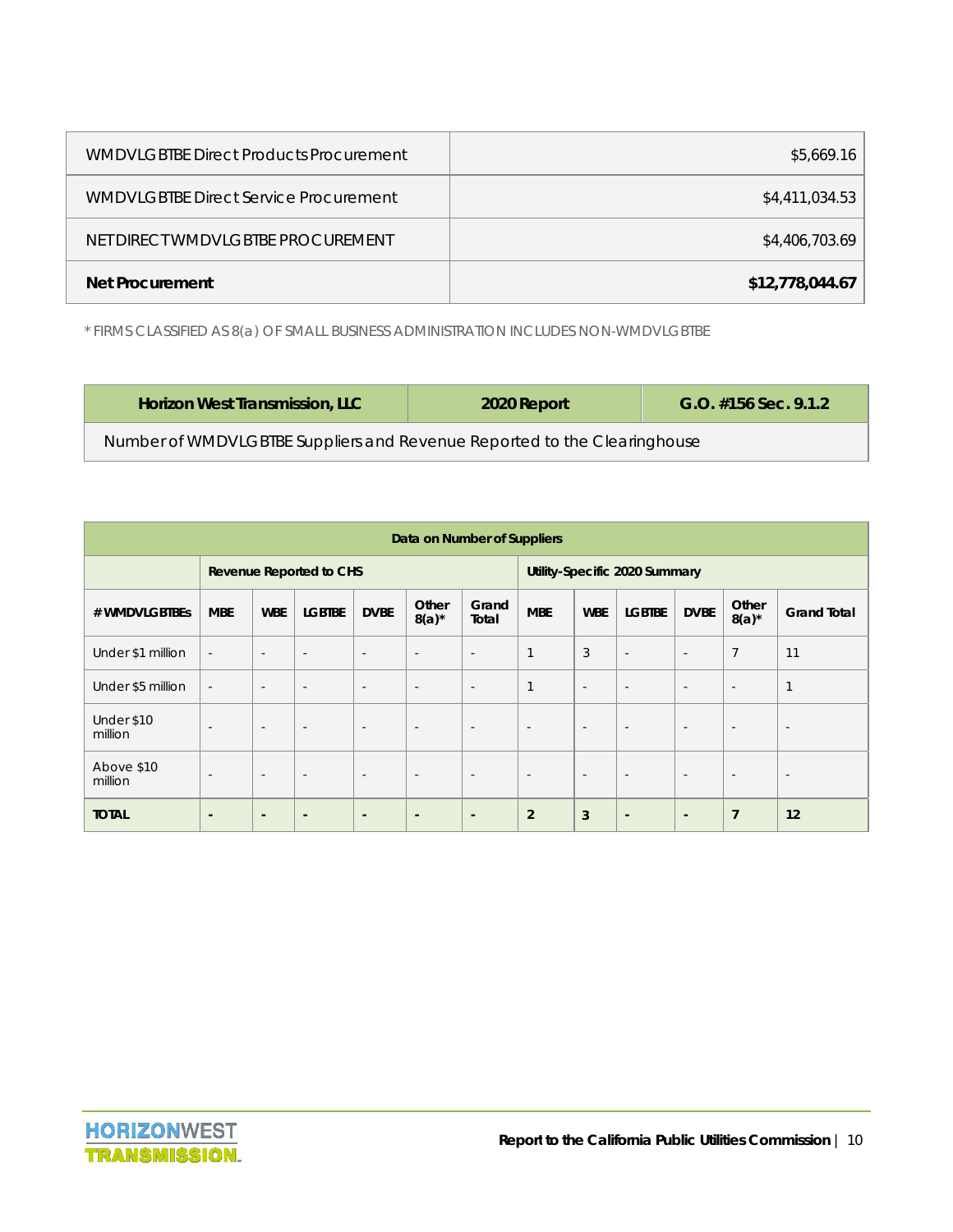| <b>Revenue and Payment Data</b> |                                |                          |                          |                          |                          |                               |                          |                          |                          |                          |                          |                          |
|---------------------------------|--------------------------------|--------------------------|--------------------------|--------------------------|--------------------------|-------------------------------|--------------------------|--------------------------|--------------------------|--------------------------|--------------------------|--------------------------|
|                                 | <b>Revenue Reported to CHS</b> |                          |                          |                          |                          | Utility-Specific 2020 Summary |                          |                          |                          |                          |                          |                          |
| <b>WMDVLGBTBE</b><br>\$M        | <b>MBE</b>                     | <b>WBE</b>               | <b>LGBTBE</b>            | <b>DVBE</b>              | Other<br>$8(a)^*$        | Grand<br>Total                | <b>MBE</b>               | <b>WBE</b>               | <b>LGBTBE</b>            | <b>DVBE</b>              | Other<br>$8(a)^*$        | <b>Grand Total</b>       |
| Under \$1 million               | $\overline{\phantom{a}}$       | $\overline{\phantom{a}}$ | ٠                        | $\overline{\phantom{a}}$ | $\overline{\phantom{a}}$ | $\overline{\phantom{a}}$      | $\mathbf{1}$             | 3                        | $\overline{\phantom{a}}$ | $\overline{\phantom{a}}$ | $\overline{7}$           | 11                       |
| Under \$5 million               | $\overline{\phantom{a}}$       | $\sim$                   | $\overline{\phantom{a}}$ | $\sim$                   | $\overline{\phantom{a}}$ | $\overline{\phantom{a}}$      | $\mathbf{1}$             | $\overline{\phantom{a}}$ | $\overline{\phantom{a}}$ | $\overline{\phantom{a}}$ | $\overline{\phantom{a}}$ | $\overline{1}$           |
| Under \$10<br>million           | $\overline{\phantom{a}}$       | $\overline{\phantom{a}}$ | $\sim$                   | $\sim$                   | $\overline{\phantom{a}}$ | $\overline{\phantom{a}}$      | $\overline{\phantom{a}}$ | $\overline{\phantom{a}}$ | $\overline{\phantom{a}}$ | $\overline{\phantom{a}}$ | $\overline{\phantom{a}}$ | $\overline{\phantom{a}}$ |
| Above \$10<br>million           | $\overline{\phantom{a}}$       | $\overline{\phantom{a}}$ | $\sim$                   | $\overline{\phantom{a}}$ | $\overline{\phantom{a}}$ | $\overline{\phantom{a}}$      | $\overline{\phantom{a}}$ | $\overline{\phantom{a}}$ | $\overline{\phantom{a}}$ | $\overline{\phantom{a}}$ | $\overline{\phantom{a}}$ | $\overline{\phantom{a}}$ |
| <b>TOTAL</b>                    | ٠                              | $\overline{\phantom{0}}$ | -                        | $\blacksquare$           | $\sim$                   | $\blacksquare$                | $\overline{2}$           | $\overline{3}$           | $\blacksquare$           | $\blacksquare$           | $\overline{7}$           | 12                       |

\* FIRMS CLASSIFIED AS 8(a) OF SMALL BUSINESS ADMINISTRATION INCLUDES NON-WMDVLGBTBE

| <b>Horizon West Transmission, LLC</b>  | 2020 Report | $G.O.$ #156 Sec. 9.1.2 |
|----------------------------------------|-------------|------------------------|
| WMDVLGBTBEs with CA Majority Workforce |             |                        |

HWT does not have sufficient information to report on whether the majority of the workforce of its WMDLGBTBE are working in California. However, HWT does note that seven of the WMDVLGBTE vendors are based in California.

#### **9.1.3** Itemization of WMDVLGBTBE Program Expenses

| <b>Horizon West Transmission, LLC</b> | 2020 Report | $G.O.$ #156 Sec. 9.1.3 |
|---------------------------------------|-------------|------------------------|
| <b>WMDVLGBTBE Program Expenses</b>    |             |                        |

While expenses were incurred for activities in support of GO 156, none of the expenses were solely attributable to those activities.

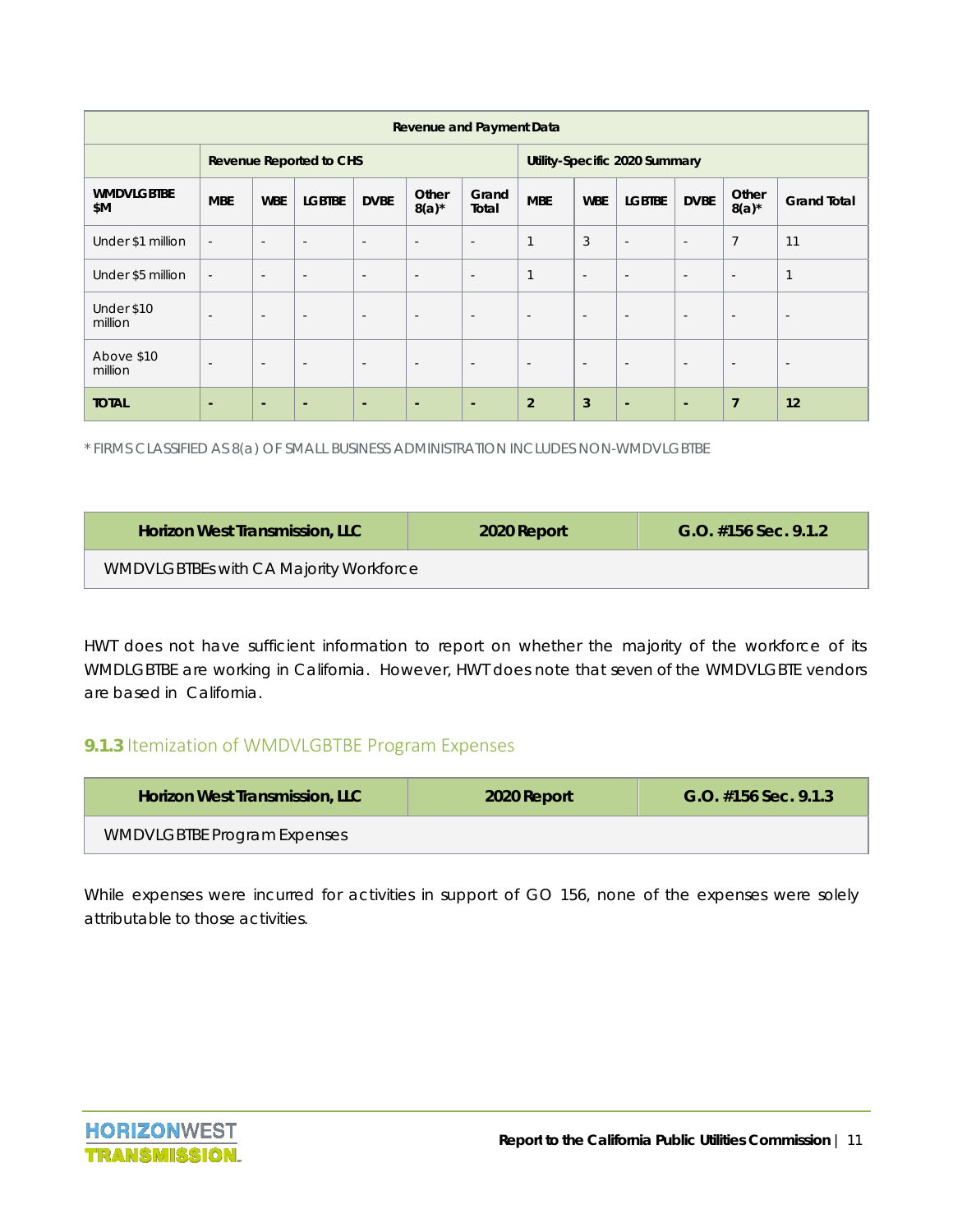| <b>Expense Category</b>   | Year (Actual)                |
|---------------------------|------------------------------|
| Wages                     |                              |
| Other Employee Expenses   |                              |
| Program Expenses          |                              |
| <b>Reporting Expenses</b> | $\qquad \qquad \blacksquare$ |
| Training                  |                              |
| Consultants               | $\overline{\phantom{a}}$     |
| Other                     |                              |
| Total                     |                              |

#### **9.1.4** Progress in Meeting or Exceeding Set Goals

| Horizon West Transmission, LLC             | 2020 Report | $G.O.$ #156 Sec. 9.1.4 |
|--------------------------------------------|-------------|------------------------|
| Progress in Meeting or Exceeding Set Goals |             |                        |

As stated previously, HWT on its own does not meet the revenue threshold in GO 156 and thus was not subject to GO 156 until it became an affiliate of TBC in mid-2019. HWT therefore was not required to develop or file a plan for 2019. HWT submitted an Annual Report for the first time in 2020. Suncrest SVC Project went into service on February 29, 2020 and its operation maintenance (including A&G) is capped at \$360,000 annually for the first five years.

This 2020 Annual Report describes HWT's vendor spend with diverse groups during the period of January 1, 2020, through December 31, 2020 while the Suncrest SVC Project was completing construction and beginning operation. The Suncrest SVC Project will have its first full year of commercial operation in 2021. Thus, similar to TBC in 2011, HWT will use 2021 as its baseline to determine its vendor spending goals for its Supplier Diversity Program when the Suncrest SVC Project is in operation.

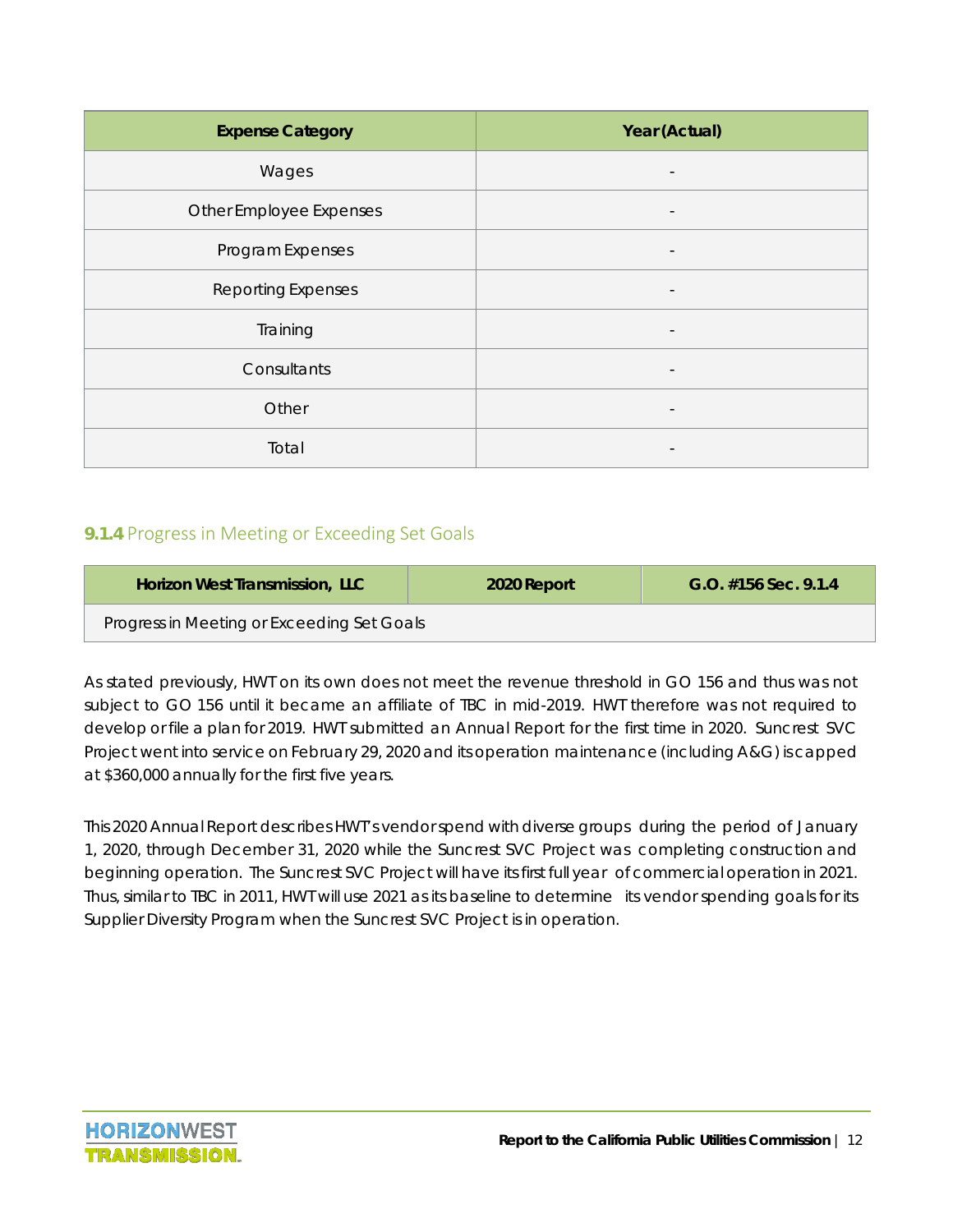#### **9.1.5** Summary of Prime Contractor Utilization of WMDVLGBTBE Subcontractors

| <b>Horizon West Transmission, LLC</b>                     | 2020 Report | $G.O.$ #156 Sec. 9.1.5 |  |  |  |
|-----------------------------------------------------------|-------------|------------------------|--|--|--|
| Prime Contractor Utilization of WMDVLGBTBE Subcontractors |             |                        |  |  |  |

Prior to becoming an affiliate of TBC, HWT awarded contracts to its prime contractors to construct the Suncrest SVC Project. While it is likely that HWT's prime contractors used diverse subcontractors, HWT's contracts did not explicitly reference the CPUC-supervised Supplier Clearinghouse. However, in prospective contracts executed while the Suncrest SVC Project is in operation, HWT has included a provision in its Terms and Conditions that explicitly encourages its prime contractors to operate in an ethically and socially responsible manner and to subcontract with WMDVLGBTBEs registered with the CPUC-supervised Supplier Clearinghouse when feasible.

| <b>Horizon West Transmission, LLC</b>                                | 2020 Report | $G.O.$ #156 Sec. 9.1.5 |  |  |  |
|----------------------------------------------------------------------|-------------|------------------------|--|--|--|
| Summary of Prime Contractor Utilization of WMDVLGBTBE Subcontractors |             |                        |  |  |  |

Prior to becoming an affiliate of TBC, HWT awarded contracts to its prime contractors to construct the Suncrest SVC Project. While it is likely that HWT's prime contractors used diverse subcontractors, HWT's contracts did not explicitly reference the CPUC-supervised Supplier Clearinghouse. However, in prospective contracts executed while the Suncrest SVC Project is in operation, HWT has included a provision in its Terms and Conditions that explicitly encourages its prime contractors to operate in an ethically and socially responsible manner and to subcontract with WMDVLGBTBEs registered with the CPUC-supervised Supplier Clearinghouse when feasible.

#### **9.1.6** DVLGBTBE Complaints Received

| <b>Horizon West Transmission, LLC</b>                     | 2020 Report | $G.O.$ #156 Sec. 9.1.6 |  |  |
|-----------------------------------------------------------|-------------|------------------------|--|--|
| List of WMDVLGBTBE Complaints Received and Current Status |             |                        |  |  |

HWT did not receive any WMDVLGBTBE complaints in 2020.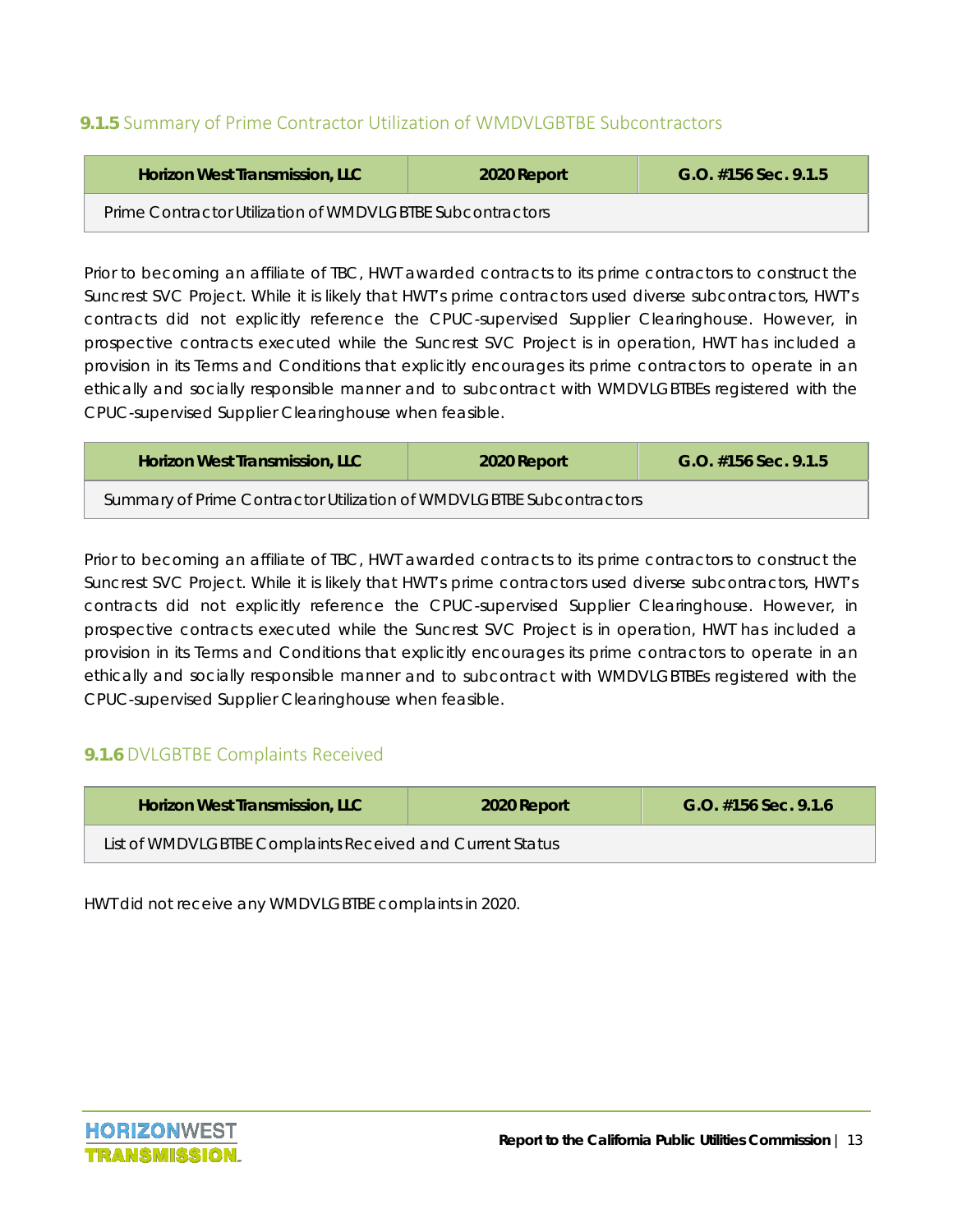#### **9.1.7** Recruitment Efforts in Underutilized Areas

| <b>Horizon West Transmission, LLC</b>                                 | 2019 Report | $G.O.$ #156 Sec. 9.1.7 |
|-----------------------------------------------------------------------|-------------|------------------------|
| Efforts to Recruit WMDVLGBTBE Suppliers in Low Utilization Categories |             |                        |

HWT recognizes the importance of increasing WMDVLGBTBE utilization in areas with traditionally low representation in the utility industry, such as legal services. HWT has developed and maintained relationships with diverse attorneys at majority-owned law firms. In 2020, HWT spent \$175,815.60 with diverse attorneys at majority-owned law firms.

#### Legal Services Billed in 2020

|                            |                              | <b>Diverse Attorneys at Majority-</b><br>owned Law Firm Spend |
|----------------------------|------------------------------|---------------------------------------------------------------|
|                            | Asian-Pacific                |                                                               |
|                            | African-American             |                                                               |
| <b>Minority Male</b>       | Hispanic                     | \$5,828.40                                                    |
|                            | Native American              |                                                               |
|                            | Other                        |                                                               |
|                            | <b>Total Minority Male</b>   | \$5,828.40                                                    |
|                            | Asian-Pacific                |                                                               |
|                            | African-American             |                                                               |
|                            | Hispanic                     | \$3,116.00                                                    |
| <b>Minority Female</b>     | Native American              |                                                               |
|                            | Other                        |                                                               |
|                            | <b>Total Minority Female</b> | \$3,116.00                                                    |
| <b>Total Minority</b>      |                              | \$8,944.40                                                    |
| Female                     |                              | \$166,871.20                                                  |
| <b>TOTAL DIVERSE SPEND</b> |                              | \$175,815.60                                                  |

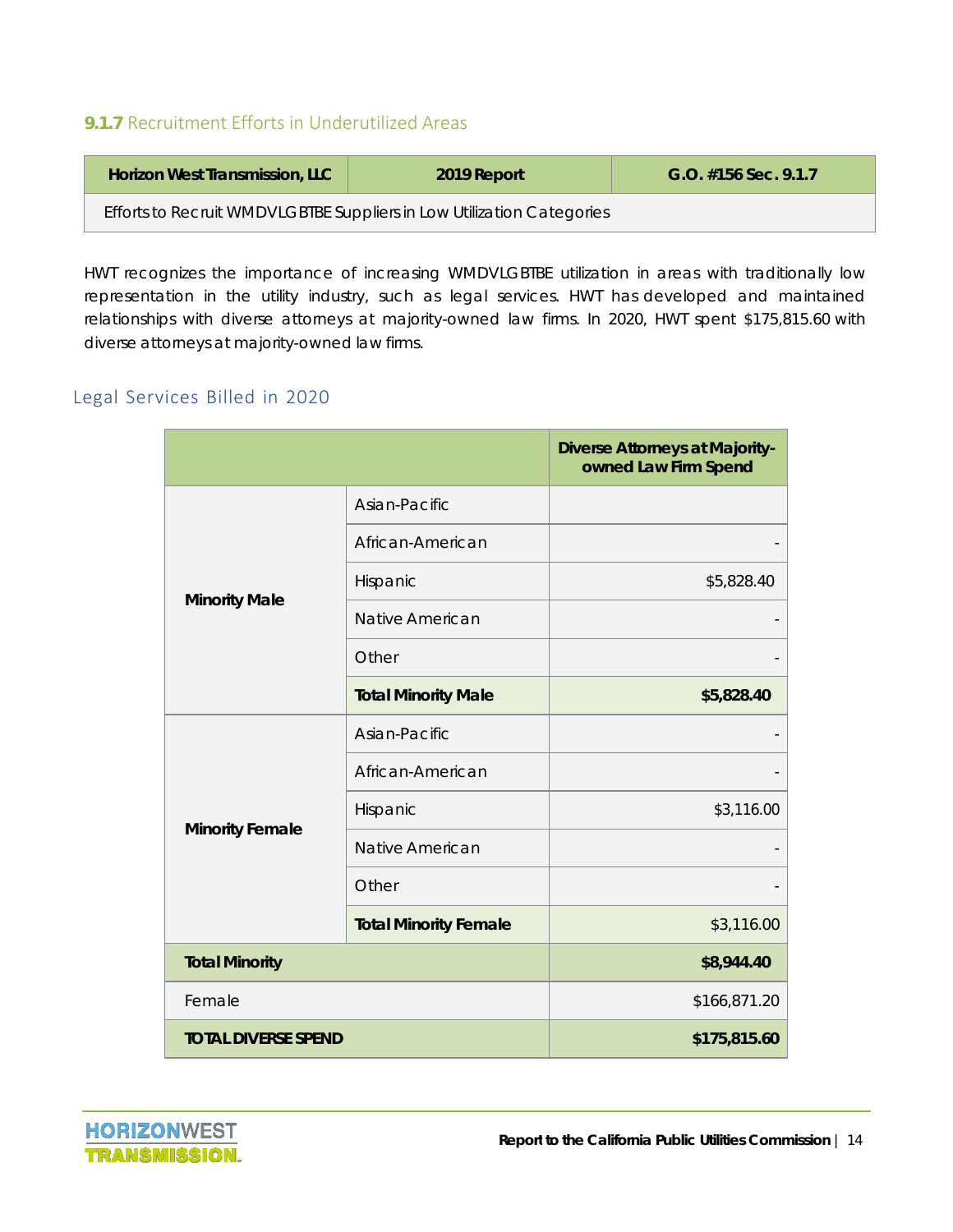#### 9.1.10 WMDVLGBTBE Fuel Procurement

| <b>Horizon West Transmission, LLC</b> | 2020 Report | $G.O.$ #156 Sec. 9.1.11 |
|---------------------------------------|-------------|-------------------------|
| WMDVLGBTBE Fuel Procurement           |             |                         |

HWT is an independent transmission-only California public utility. Thus, fuel or energy procurement is not a part of HWT's core business.

### 2021 Annual Plan

#### **10.1.1** WMDVLGBTBE Short‐, Mid‐, and Long‐Term Goals

| <b>Horizon West Transmission, LLC</b>             | 2021 Plan | $G.O.$ #156 Sec. 10.1.1 |
|---------------------------------------------------|-----------|-------------------------|
| WMDVLGBTBE Annual SHORT, MID, AND LONG-TERM Goals |           |                         |

HWT is committed to employing the services of diverse and traditionally underrepresented groups and increasing competitiveness in sourcing products and opportunities when they arise during operation and maintenance. Thus, HWT will be able to provide its short-term, mid-term, and long-term goals to the CPUC in 2022 after it completes at least a full year of operation of the Suncrest SVC Project.

#### **10.1.2** Planned Program Activities

| <b>Horizon West Transmission, LLC</b>                            | 2021 Plan | $G.O.$ #156 Sec. 10.1.2 |
|------------------------------------------------------------------|-----------|-------------------------|
| WMDVLGBTBE Planned Program Activities for the Next Calendar Year |           |                         |

HWT is committed to participating in supplier diversity outreach events in California. For 2021, HWT's Supplier Diversity Plan will include the following strategies to encourage opportunities for WMDVI GBTBEs:

#### Planned External Activities

- Participate in local diversity expos, trade-fairs, and conferences
- Attend various CPUC and utility events, workshops, meetings, forums, webinars, conference calls, etc.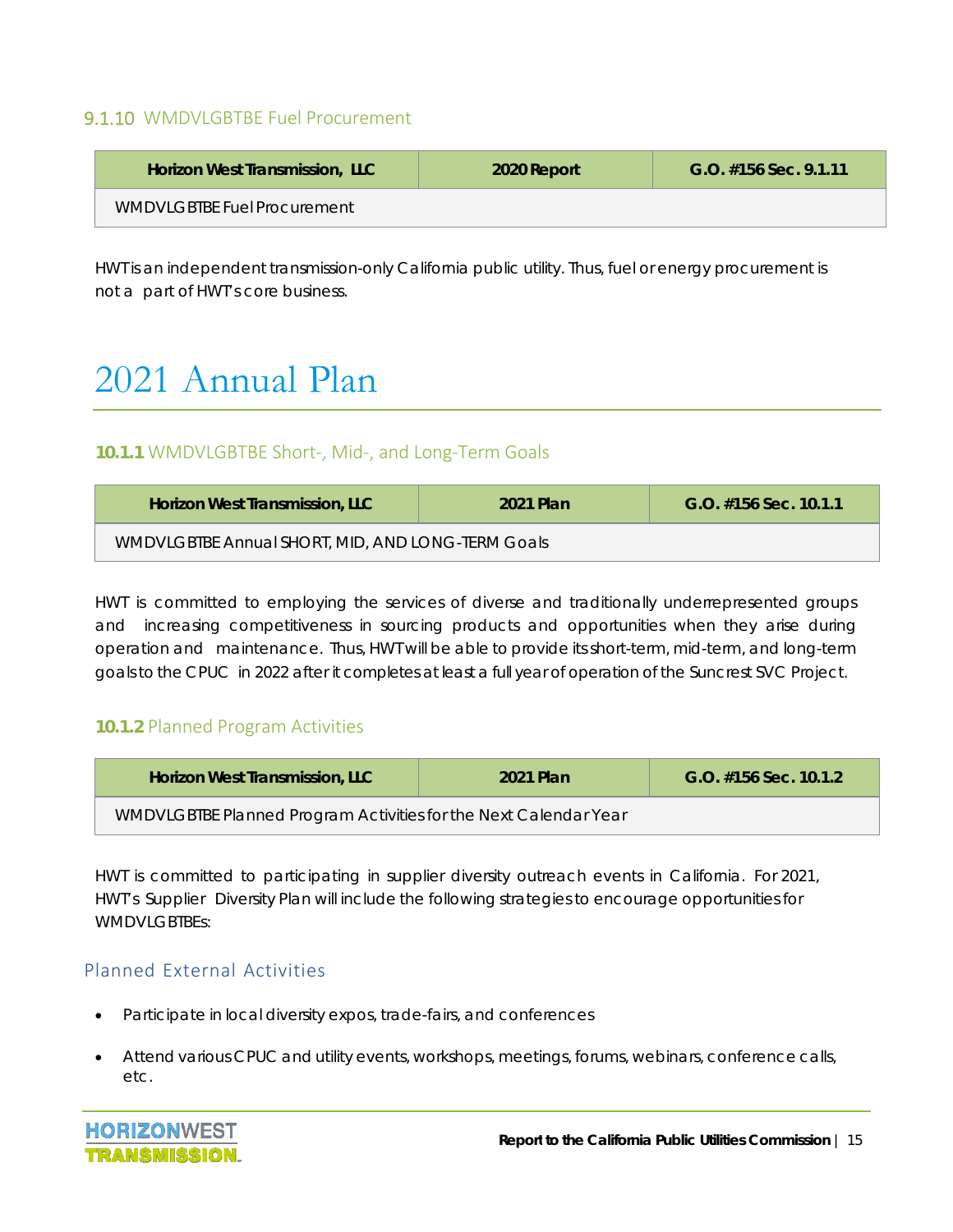Encourage existing suppliers to participate in the CPUC's Supplier Diversity Program and to register with the CPUC- supervised Supplier Clearinghouse

#### Planned Internal Activities

- HWT does not have its own direct employees and relies on affiliate support through arm's length affiliate services agreements. However, affiliate employees that support HWT in procurement will be trained on GO 156 requirements and HWT's Supplier Diversity Program.
- Continue to identify which active and current suppliers fall within HWT's Supplier Diversity Policy
- Utilize tools, such as the Supplier Diversity Clearinghouse, to solicit bids from a more diverse group of suppliers
- Further educate prime contractors on implemented policies and processes to strengthen the alignment of strategic sourcing and Supplier Diversity
- Clearly communicate HWT's Supplier Diversity Program to its prime contractors
- Maximize participation of diverse suppliers for products and services identified to be competitively bid
- Continue to adopt and follow industry best practices

HWT's is committed to recruiting WMDVLGBTBE vendors. As such, HWT shall identify and utilize WMDVLGBTBE suppliers as part of its operation and maintenance when feasible. Additionally, HWT will recruit diverse vendors by participating in the CPUC's Small Business Expo and other industry events.

#### **10.1.3** Recruitment Plans

| <b>Horizon West Transmission, LLC</b>                              | 2021 Plan | $G.O.$ #156 Sec. 10.1.3 |
|--------------------------------------------------------------------|-----------|-------------------------|
| Plans for Recruiting WMDVLGBTBE Suppliers in Low Utilization Areas |           |                         |

HWT is committed to seeking and recruiting WMDVLGBTBE suppliers in underutilized areas. In 2021, HWT's Supplier Diversity Plan will include:

- Partnering with leadership in the non-traditional areas to plan and develop strategies for increasing the utilization of diverse suppliers; and
- Executing best practices within our sourcing strategies to identify products and services where diverse suppliers exist, but the company is underutilizing them.